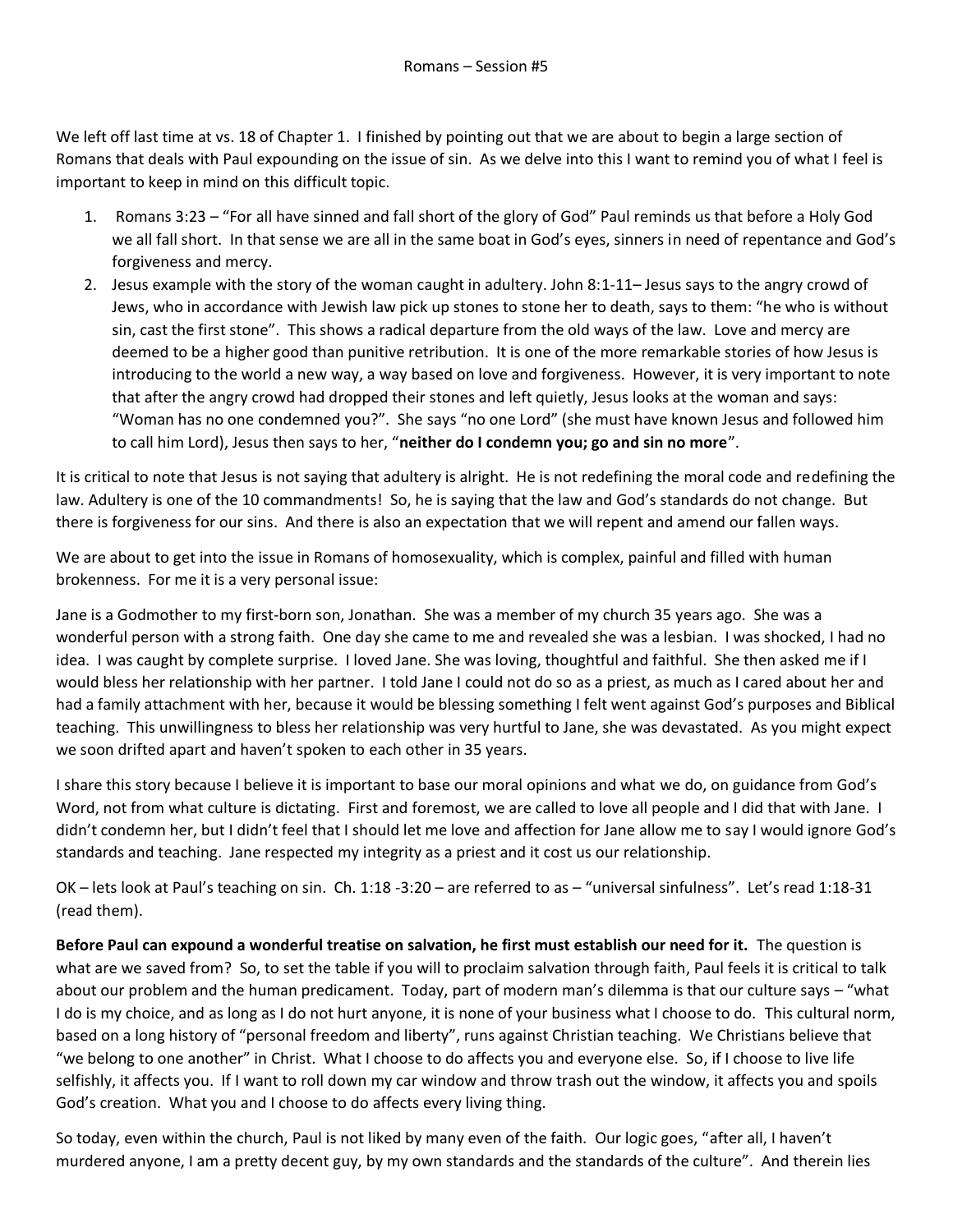the big question: By whose standards do we measure ourselves? By our own standards as measured by culture? Or do we measure our self by God's standards? By culture's standards I do well. By God's standards I fall short. We all do.

Vs. 18 – "the wrath of God is being revealed, from heaven against all the godlessness and wickedness of men who by their wickedness suppress the truth". God's wrath – against sin is due to His holiness. Sin is anathema to God. Sin destroys God's creation.

Vs. 18-32 – most scholars believe are written to describe the Gentile (all non-Jews) world. But these verses describe all people of all races. They describe our dilemma. In these verses Paul homes in on two primary evils:

- 1. Idolatry
- 2. Immorality

We need to remember that in the Roman times, most all the prevailing religions of the day were based on the cycles of nature and fertility. The Old Testament prophets rail against the worship of Baal among the Canaanites. Baal was worshipped because of the desire to have abundant crops. The God known as Baal was also called by other names: Lord of the earth, Lord of the rain, Lord of the dew. His consort was Asherah – who was depicted as a nude pregnant woman. Baal and Asherah were worshipped by almost all the Canaanite peoples. When you recall the exodus, you will remember that the Hebrews were promised they were on their way to Canaan, "a land flowing with milk and honey", and because the land of the Canaanites was very fertile, crops flourished there. So, fertility was at the center of worship in the days of Jesus and Paul's lives in the Roman world. The people who lived there attributed their fertile crops yields to their worship of Baal. Part of this theology of natures cyclical rhythm had to do with sexual freedom. Fertility and sexual encounter were a part of the culture of the times, which most likely explains in part why Paul felt called to speak out against homosexuality and sexual promiscuity.

In 1954, Jacques Ellul, a French Roman Catholic philosopher, theologian, and sociologist wrote a book called "The Technological Society". It is considered by some to be a seminal work on how technology will change our lives. Ellul had some concerns and with a prophetic voice shared his concern that one day rather than man being in control of technology, one day technology had the potential to control us. In one section of the book he deals with the change that was taking place due to the advent of the birth control pill. Margaret Sanger developed the birth control pill in 1950. Ellul cautioned us that this new pill, which would forever alter society, was going to create a whole different world, along with other technological advances. Was Ellul right? Soon after his book was written, the sexual revolution occurred in the 1960's. The moral teaching and fabric of Biblical teaching, namely that sexual encounter had as its primary purpose the propagation of the human race, was shifted to sex a cultural philosophy of sex primarily for pleasure. The biblical emphasis is on "be fruitful and multiply", a way for us to perpetuate the human race.

So, what has been some of the results of the shift to sexual freedom? Well today we are in the midst of the "me too" movement, and this reflects the breakdown of boundaries over sexual norms and expectations. Abortion may well be a reflection of the success of the birth control bill to prevent pregnancy, by disrupting a woman's normal fertility cycle. Sadly, abortion has become a normative way of exercising birth control. If sex is primarily about our pleasure, then when conception occurs, it is deemed OK to put to death the child that consensual sex created in accordance with God's natural laws. The list could go on. Pornography runs rampant in our culture today and people today who do not base their sexual experience on Biblical norms, find themselves unsatisfied chasing culture's norms. Was Ellul on to something when he warned about what the consequences of the new freedoms the birth control pill would bring to human kind and human choice? I will leave that for you to ponder. The chase for sexual fulfillment seems to never be able to be satisfied. Maybe God's norms for sex have some merit after all. To achieve sexual freedom, we have put ourselves into bondage. May our daughters be protected from the predators that are certain their sexual freedoms are top priority no matter whose lives are damaged in the wake.

## Well back to Paul.

Two evils, Idolatry and Immorality. Let's look at idolatry first.